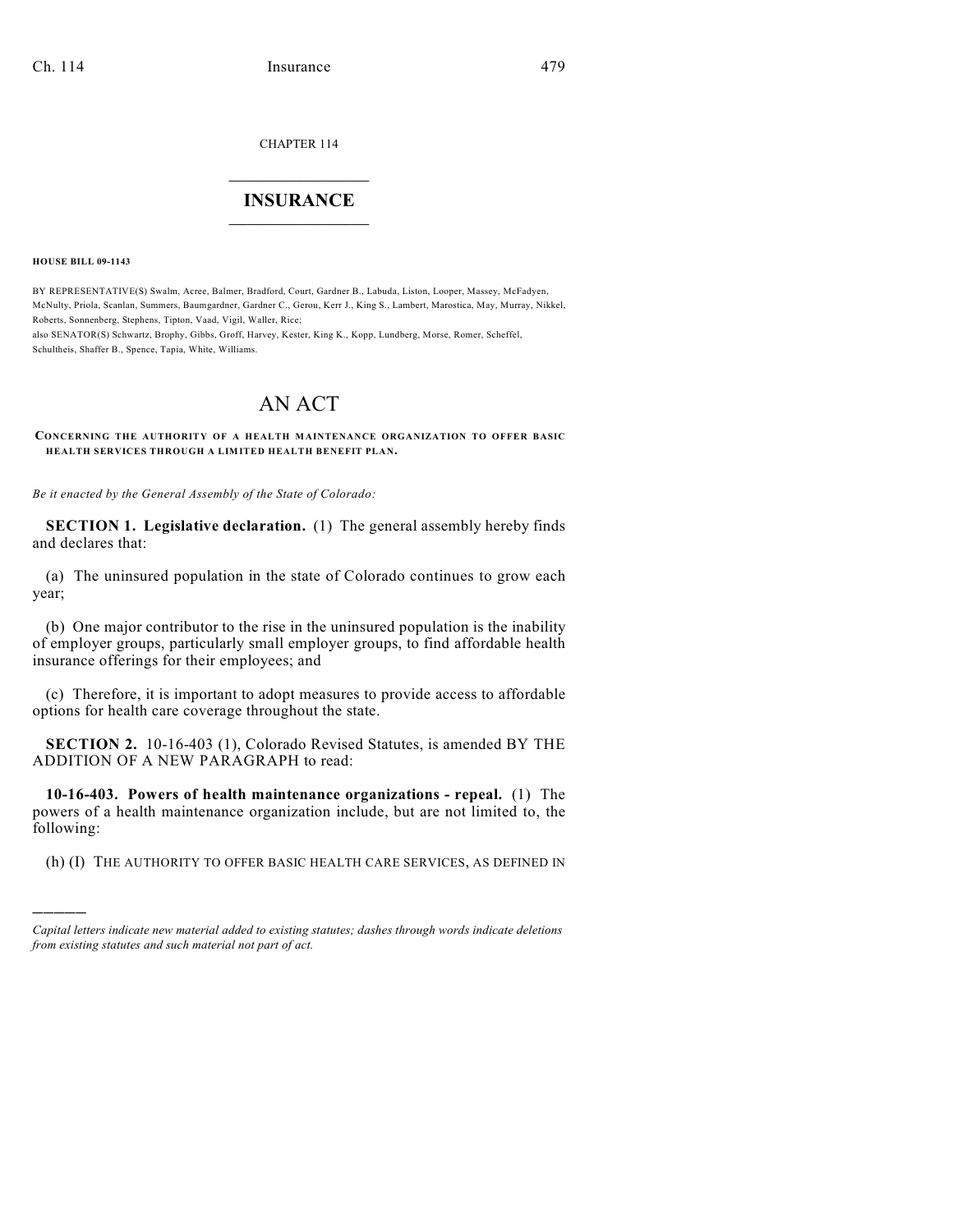SECTION 10-16-102, TO ENROLLEES THROUGH A LIMITED HEALTH BENEFIT PLAN UNDER THE FOLLOWING CONDITIONS:

(A) A LIMITED HEALTH BENEFIT PLAN OFFERED TO EMPLOYER GROUPS SHALL BE AVAILABLE ONLY TO EMPLOYER GROUPS THAT HAVE NOT OFFERED AN EMPLOYER-SPONSORED HEALTH COVERAGE PLAN TO ITS EMPLOYEES OR TO ALL CLASSES OF ITS EMPLOYEES IN THE TWELVE MONTHS PRIOR TO APPLICATION FOR ENROLLMENT IN THE PLAN;

(B) A LIMITED HEALTH BENEFIT PLAN OFFERED TO INDIVIDUALS SHALL BE AVAILABLE ONLY TO INDIVIDUALS WHO HAVE BEEN UNINSURED FOR AT LEAST TWELVE MONTHS PRIOR TO APPLICATION FOR ENROLLMENT IN THE PLAN;

(C) A LIMITED HEALTH BENEFIT PLAN MAY BE OFFERED ONLY IN COUNTIES WITH A POPULATION OF NOT MORE THAN TWENTY-FIVE THOUSAND PEOPLE AS OF THE EFFECTIVE DATE OF THIS PARAGRAPH (h);

(D) A LIMITED HEALTH BENEFIT PLAN OFFERED PURSUANT TO THIS PARAGRAPH (h) SHALL PROVIDE A TOTAL ANNUAL MAXIMUM BENEFIT AMOUNT OF AT LEAST THIRTY THOUSAND DOLLARS AND SHALL BE REVIEWED BY THE DIVISION PURSUANT TO SECTION 10-16-107; AND

(E) IN CONNECTION WITH OFFERING A LIMITED HEALTH BENEFIT PLAN, THE HEALTH MAINTENANCE ORGANIZATION SHALL COUNSEL ENROLLEES REGARDING THE AVAILABILITY IN THE MARKET OF CATASTROPHIC COVERAGE PLANS.

(II) A LIMITED HEALTH BENEFIT PLAN PURSUANT TO THIS PARAGRAPH (h) SHALL COMPLY WITH THE REQUIREMENTS OF SECTION 10-16-104 REGARDING MANDATORY COVERAGE PROVISIONS AND, FOR PLANS OFFERED TO EMPLOYER GROUPS, WITH SMALL GROUP PLAN REQUIREMENTS AND RATE REGULATIONS AS SPECIFIED IN SECTIONS 10-16-105 AND 10-16-107.

(III) THE HEALTH MAINTENANCE ORGANIZATION SHALL PARTICIPATE IN AND COOPERATE WITH ANY REGIONAL ASSESSMENT OF CARE TO ASSIST IN UNDERSTANDING THE NEEDS AND ACCESS TO CARE IN THE AREAS IN WHICH LIMITED HEALTH BENEFIT PLANS ARE PERMITTED TO BE OFFERED PURSUANT TO THIS PARAGRAPH (h).

(IV) A HEALTH MAINTENANCE ORGANIZATION OFFERING A LIMITED HEALTH BENEFIT PLAN PURSUANT TO THIS PARAGRAPH (h) SHALL SUBMIT AN ANNUAL REPORT TO THE DIVISION OF INSURANCE CONTAINING AT LEAST THE FOLLOWING INFORMATION:

(A) THE NUMBER OF EMPLOYER GROUPS ENROLLED AND THE NUMBER OF LIVES COVERED UNDER A LIMITED HEALTH BENEFIT PLAN;

(B) THE PERCENTAGE OF ENROLLEES WHO, AT ENROLLMENT, WERE UNINSURED BETWEEN TWELVE AND TWENTY-FOUR MONTHS, AND THE NUMBER WHO WERE UNINSURED MORE THAN TWENTY-FOUR MONTHS;

(C) THE TOTAL MAXIMUM ANNUAL BENEFIT AMOUNT AVAILABLE TO ENROLLEES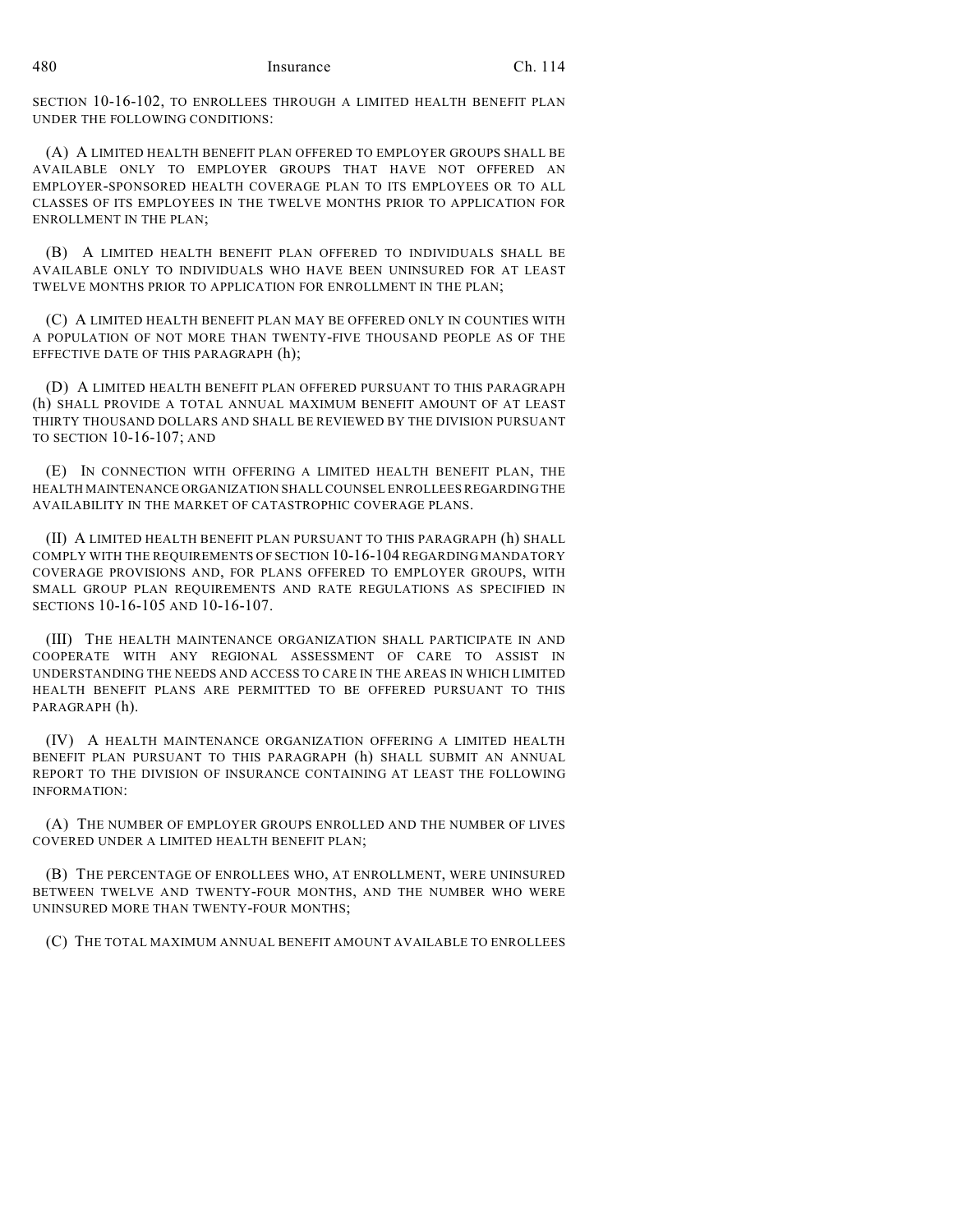#### Ch. 114 Insurance 481

UNDER THE LIMITED HEALTH BENEFIT PLAN AND THE NUMBER OF ENROLLEES WHO REACHED OR EXCEEDED THE MAXIMUM ANNUAL BENEFIT AMOUNT IN THE PRIOR YEAR;

(D) THE PERCENT OF THE PREMIUM AMOUNTS COLLECTED FROM ENROLLEES IN THE LIMITED HEALTH BENEFIT PLAN THAT IS SPENT ON PROVIDING BASIC HEALTH CARE SERVICES TO ENROLLEES AND THE PERCENT OF THE PREMIUM AMOUNTS SO COLLECTED THAT IS SPENT ON ADMINISTRATION OF THE LIMITED HEALTH BENEFIT PLAN;

(E) THE PERCENTAGE OF ENROLLEES WHO CONTINUE TO PARTICIPATE IN THE LIMITED HEALTH BENEFIT PLAN UPON RENEWAL; AND

(F) ANY OTHER INFORMATION REQUESTED BY THE COMMISSIONER.

(V) THIS PARAGRAPH (h) IS REPEALED, EFFECTIVE JULY 1, 2012.

**SECTION 3.** 10-16-407, Colorado Revised Statutes, is amended BY THE ADDITION OF A NEW SUBSECTION to read:

**10-16-407. Information to enrollees.** (3) (a) A HEALTH MAINTENANCE ORGANIZATION THAT OFFERS BASIC HEALTH CARE SERVICES TO ENROLLEES THROUGH A LIMITED HEALTH BENEFIT PLAN PURSUANT TO SECTION 10-16-403 (1) (h) SHALL CLEARLY STATE IN ITS BROCHURES, CONTRACTS, POLICY MANUALS, AND PRINTED MATERIALS DISTRIBUTED TO ENROLLEES THE FOLLOWING INFORMATION:

(I) THAT A LIMITED HEALTH BENEFIT PLAN MAY IMPOSE A LIMIT ON THE TOTAL MAXIMUM BENEFIT AMOUNT AVAILABLE TO THE ENROLLEE ON AN ANNUAL BASIS AND ON THE TOTAL MAXIMUM BENEFIT AMOUNTS AVAILABLE FOR PARTICULAR HEALTH CARE SERVICES PROVIDED DURING A GIVEN YEAR;

(II) THE SPECIFIC AMOUNT OF THE ANNUAL TOTAL MAXIMUM BENEFIT AMOUNT AND THE ANNUAL TOTAL MAXIMUM AMOUNT FOR PARTICULAR HEALTH CARE SERVICES COVERED BY THE LIMITED HEALTH BENEFIT PLAN; AND

(III) THAT ONCE THE ENROLLEE RECEIVES THE TOTAL MAXIMUM AMOUNT OF BENEFITS UNDER THE LIMITED HEALTH BENEFIT PLAN IN ANY GIVEN YEAR, OR RECEIVES THE TOTAL MAXIMUM AMOUNT OF BENEFITS FOR A PARTICULAR HEALTH CARE SERVICE IN A GIVEN YEAR, THE ENROLLEE IS RESPONSIBLE FOR PAYING OUT-OF-POCKET FOR THE COSTS OF ANY HEALTH CARE SERVICES PROVIDED TO THE ENROLLEE DURING THAT YEAR THAT EXCEED THE TOTAL ANNUAL MAXIMUM BENEFIT AMOUNT OR THE TOTAL MAXIMUM BENEFIT AMOUNT FOR A PARTICULAR HEALTH CARE SERVICE, AS APPLICABLE.

(b) THE HEALTH MAINTENANCE ORGANIZATION SHALL ENSURE THAT THE INFORMATION REQUIRED BY THIS SUBSECTION (3) IS PROMINENTLY DISPLAYED, IN BOLD-FACED FONT IN AT LEAST FOURTEEN-POINT TYPE, ON ANY MATERIALS PROVIDED TO ENROLLEES.

(c) (I) EACH ENROLLEE WHO PARTICIPATES IN A LIMITED HEALTH BENEFIT PLAN SHALL SIGN THE FOLLOWING STATEMENT OF UNDERSTANDING INDICATING HIS OR